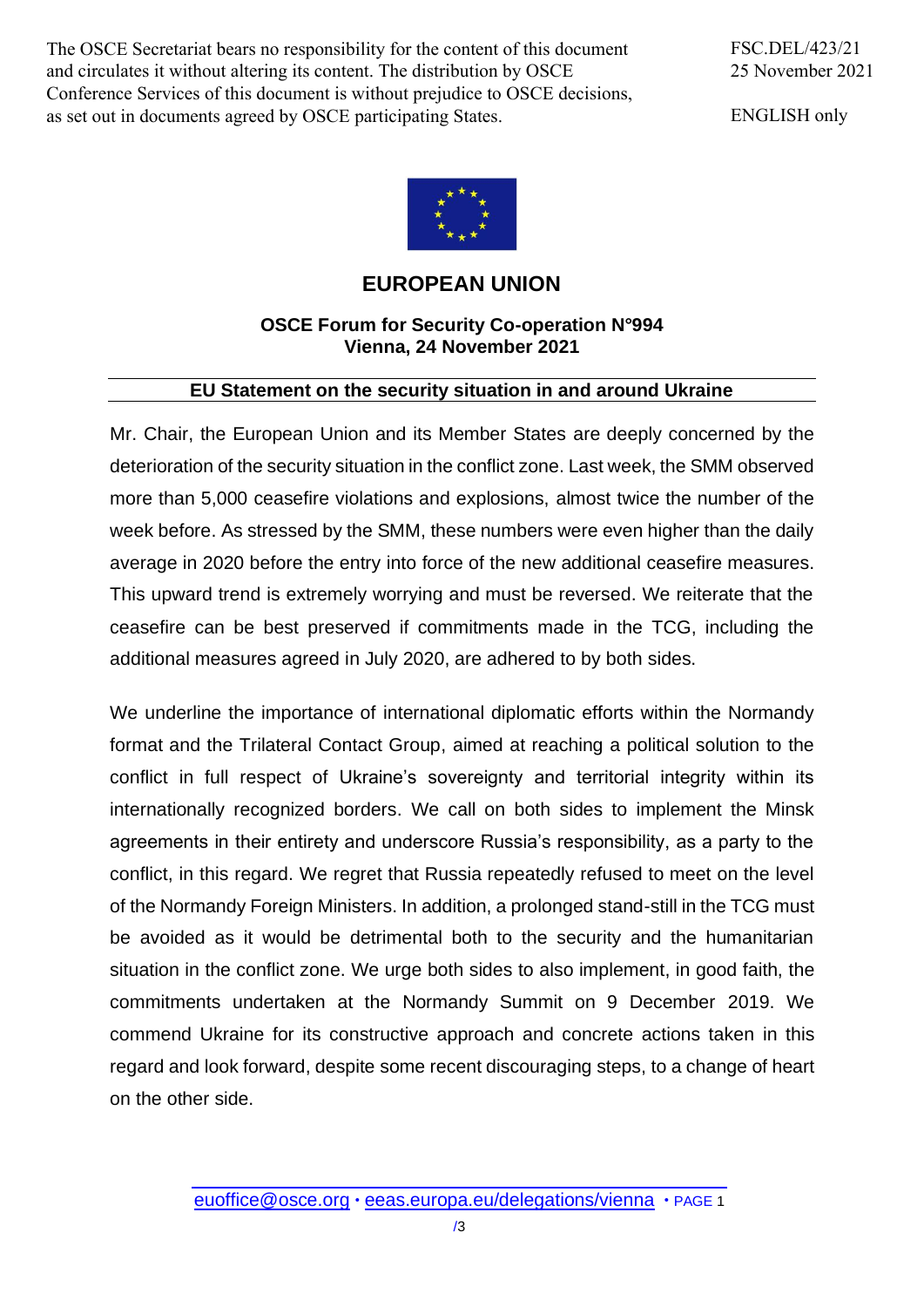The unprecedented restrictions that the SMM is facing on its freedom of movement remain unacceptable. We deplore the fact that the SMM is being denied access on an almost daily basis by the Russia-backed armed formations in the non-government controlled areas. In addition, the SMM UAVs are consistently subjected to jamming and interference, thus reducing the use of SMMs long range UAVs below full capacity. In this context, we deplore the incident on 19 November, when members of the Russiabacked armed formations denied the SMM access to Staromykhailivka (NGCA) and even threatened to shoot down an SMM mini-UAV. Three other incidents of denial of access by Russia backed armed formations occurred yesterday as we read it this morning in the latest SMM spot report. These restrictions are an illustration of noncompliance with the commitments contained in the Minsk agreements, the SMM's mandate and the 2019 conclusions of the Normandy Summit. Those responsible for any wilful damage, destruction or loss of SMM UAVs and other assets should be held accountable, both politically and financially. We urge the Russian Federation to ensure that all restrictions on the SMM's freedom of movement are lifted and that the SMM and its assets have safe and secure access to the entire territory of Ukraine, including Crimea.

Transparency, including in the areas near the Ukrainian-Russian State border currently not under control by the Ukrainian government, is a key provision of the Minsk agreements. Full monitoring and verification of the border areas with a subsequent creation of a security zone there, as foreseen in Minsk Protocol of 5 September 2014, would be an important confidence-building measure that would allow for further progress in the conflict resolution process. We therefore reiterate once again our strong support to the SMM's updated Concept Note on enhancing monitoring of the non-government controlled areas near the border, as well as concrete measures to overcome the existing difficulties, as suggested by the SMM in the Concept Note.

In conclusion, we remain firm in our call on all sides to swiftly and fully implement the Minsk agreements and honour their commitments in full in order to achieve a sustainable political solution to the conflict in line with OSCE principles and commitments. Respect for these principles and commitments must be restored. We underline Russia's responsibility in this regard and once again call on Russia to use its considerable influence over the armed formations it backs to meet these commitments